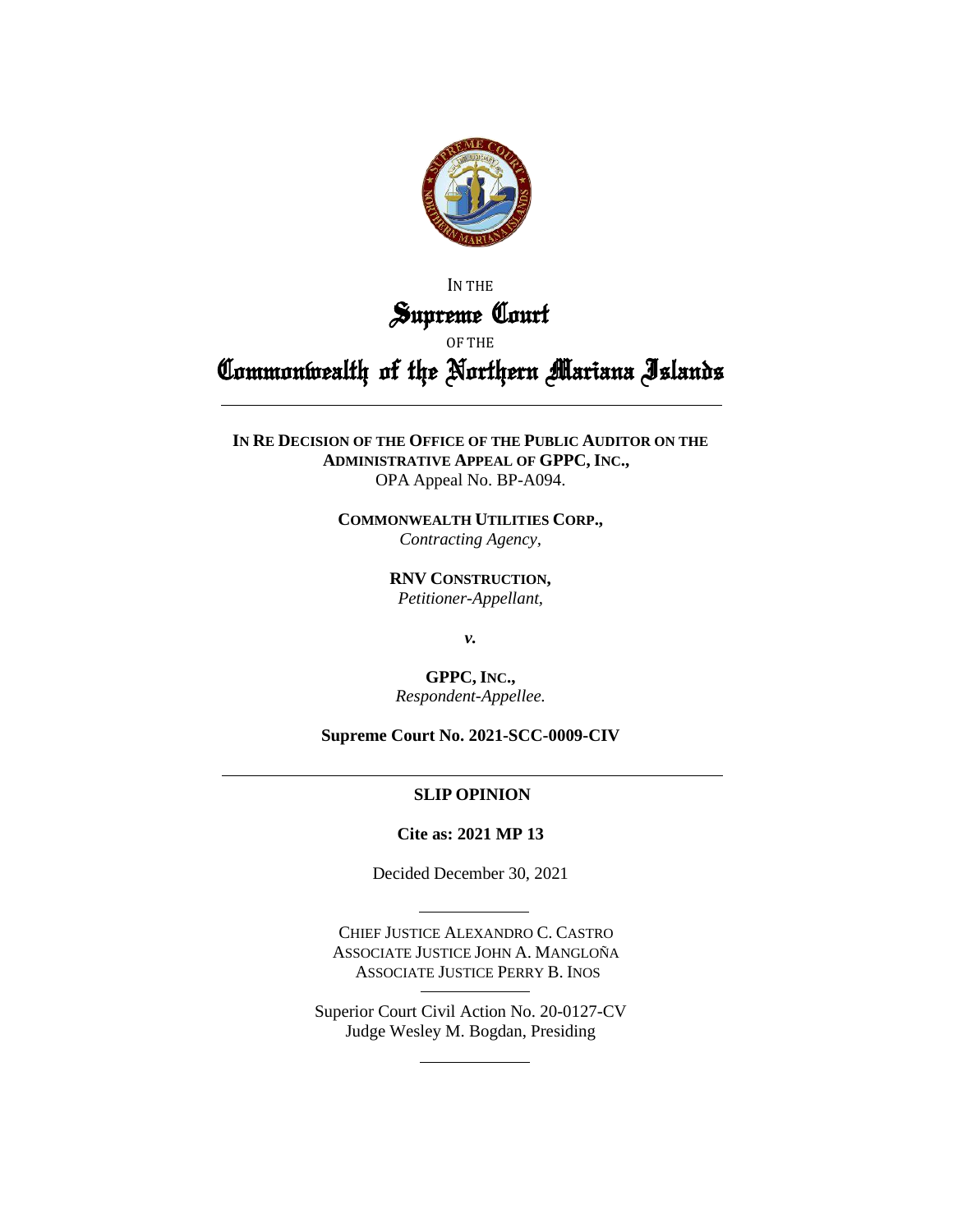# INOS, J.:

¶ 1 RNV Construction challenges the validity of the Commonwealth Utilities Corporation ("CUC") procurement regulation which designates the Office of the Public Auditor ("OPA") to hear administrative appeals. RNV asserts OPA does not have the legal authority or jurisdiction to hear administrative appeals. For the following reasons, we find neither the NMI Constitution, the Commonwealth Auditing Act, nor the procurement regulation grant OPA appellate jurisdiction. We therefore hold NMIAC § 50-50-405 invalid, VACATE the Superior Court's order upholding OPA's decision, and remand this matter to CUC for further proceedings consistent with this opinion.

## **I. FACTS AND PROCEDURAL HISTORY**

- ¶ 2 This case started as a bid protest under CUC's procurement regulations. RNV was the lowest bidder on a contract, but was deemed unresponsive, so the next lowest bidder, GPPC, Inc., won the contract. RNV protested the award to CUC's Executive Director, who agreed with RNV and reversed. GPPC then appealed that decision to OPA, which agreed with GPPC and reinstated the original contract.
- ¶ 3 RNV moved for reconsideration, claiming OPA lacked jurisdiction to hear administrative appeals, including procurement appeals. OPA rejected the claim, stating it has jurisdiction under the NMI Constitution and its statutory duties to prevent fraud, waste, and abuse and its ability to recommend policies and provide assistance to agencies. NMI Const. art. III, § 12; 1 CMC § 2304.
- ¶ 4 RNV then petitioned the Superior Court for judicial review under the Commonwealth Administrative Procedure Act ("CAPA") on the grounds that OPA's decision was arbitrary and capricious, an abuse of discretion, and not in accordance with law, and that OPA lacked jurisdiction. Without explicitly ruling on jurisdiction, the court upheld the decision on other grounds.
- ¶ 5 We take judicial notice that around the same time as the court's decision, OPA made a notable announcement in an unrelated case, *Micronesian Environmental Services v. Peter*, Civ. No. 21-0004. Reversing its long-standing position, it claimed that it could not hear administrative appeals because neither the Constitution nor statutes granted it such authority.
- ¶ 6 After OPA adopted a new position, the Department of Finance revised its regulations to provide administrative remedies within the department rather than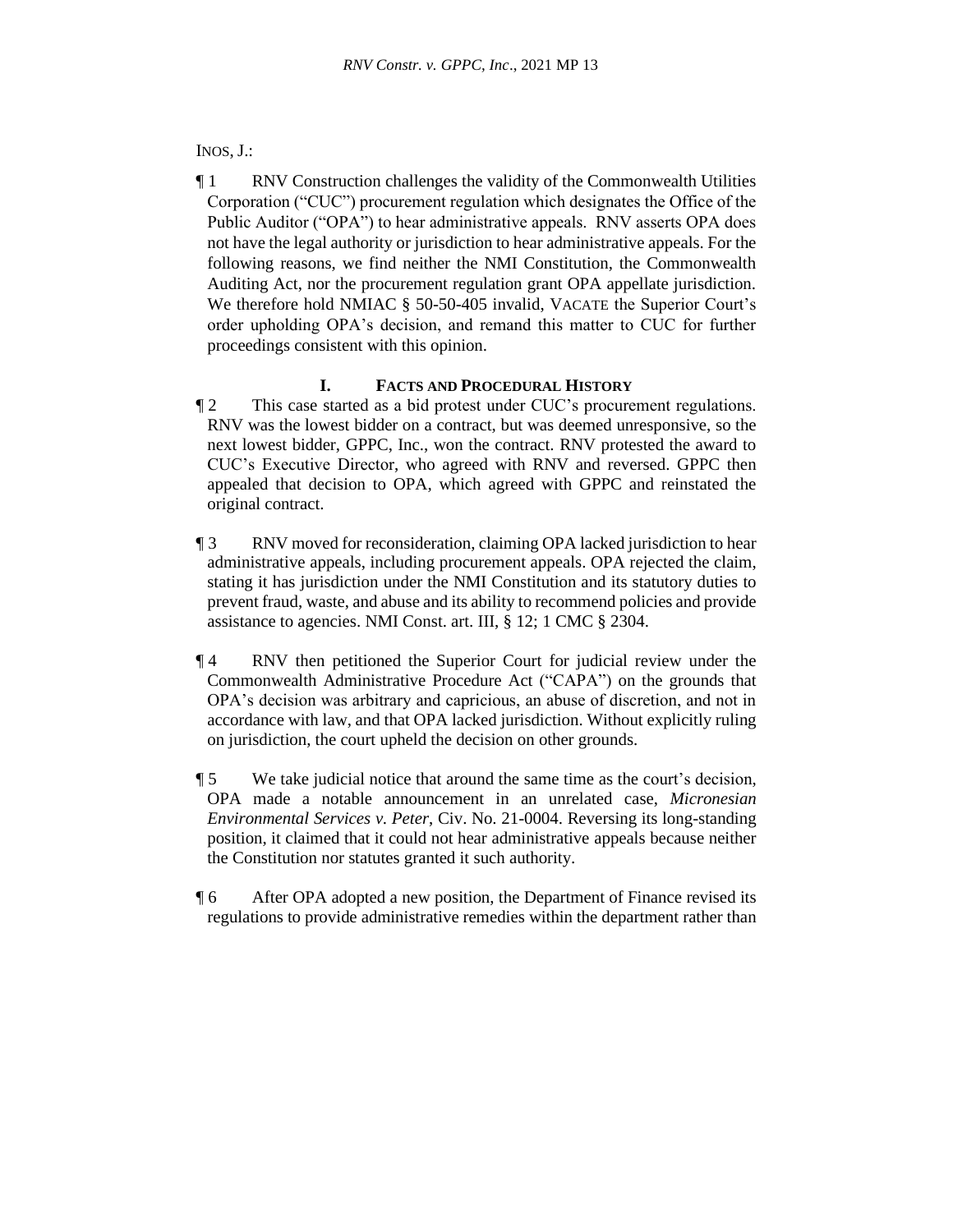rely on OPA. <sup>1</sup> CUC has not followed suit. OPA continues to hear CUC procurement appeals while reiterating its new stance.<sup>2</sup>

¶ 7 RNV now challenges OPA's jurisdiction to hear administrative appeals of CUC's procurement decisions, arguing that the Constitution and applicable statutes do not grant OPA such authority and that CUC by regulation cannot grant OPA authority it otherwise lacks.

## **II. JURISDICTION**

¶ 8 We have appellate jurisdiction over final judgments and orders of the Commonwealth Superior Court. NMI Const. art. IV § 3; *see also* 1 CMC § 9113, governing appeals from judicial review under the CAPA.<sup>3</sup>

### **III. STANDARD OF REVIEW**

¶ 9 We "hold unlawful and set aside agency action, findings, and conclusions found to be . . . [i]n excess of statutory jurisdiction, authority, or limitations." 1 CMC § 9112(f). An agency's jurisdiction or authority is a question of law, which we review de novo. *Commonwealth v. Atalig*, 2002 MP 20 ¶ 2.

## **IV. DISCUSSION**

¶ 10 The sole issue on appeal is whether OPA has the authority to review final agency decisions on procurement. Agencies like OPA are "creatures of statute" which possess only the powers that the NMI Constitution or legislature bestow on them. *U.S. Fidelity and Guar. Co. v. Lee Investments, LLC.*, 641 F.3d 1126, 1135 (9th Cir. 2011); *see also Manglona v. Civ. Serv. Comm'n*, 3 NMI 243, 251 (1992) (holding that the Civil Service Commission lacks the authority to review the personnel contracts of employees of the Mayors of Rota and Tinian). Thus, any assertion of authority or jurisdiction must have a constitutional or statutory basis.

## *A. OPA Background*

¶ 11 NMI Constitution Article III, Section 12 creates the position of public auditor and entrusts it with the authority to "audit the receipt, possession and disbursement of public funds by the executive, legislative and judicial branches of the government, an instrumentality of the Commonwealth or an agency of local government and shall perform other duties provided by law." The public auditor's jurisdiction "extends to every branch and agency of the government."

<sup>&</sup>lt;sup>1</sup> Proposed Amendments to Procurement Regulations, 43 Commonwealth Reg. 045667 (Apr. 29, 2021) (codified at NMIAC § 70-30.3-505). The proposed amendments were adopted the next month. 43 Com. Reg. 46393 (May 28, 2021).

<sup>2</sup> *See* Replacement of Sadog Tasi WWTP Clarifier, BP-A101 (Off. of the Pub. Auditor Sep. 16, 2021).

<sup>&</sup>lt;sup>3</sup> 1 CMC § 9113 states: "An aggrieved party may obtain a review of any final judgment of the Commonwealth Superior Court under this chapter by appeal to the Commonwealth Supreme Court. The appeal shall be taken as in other civil cases."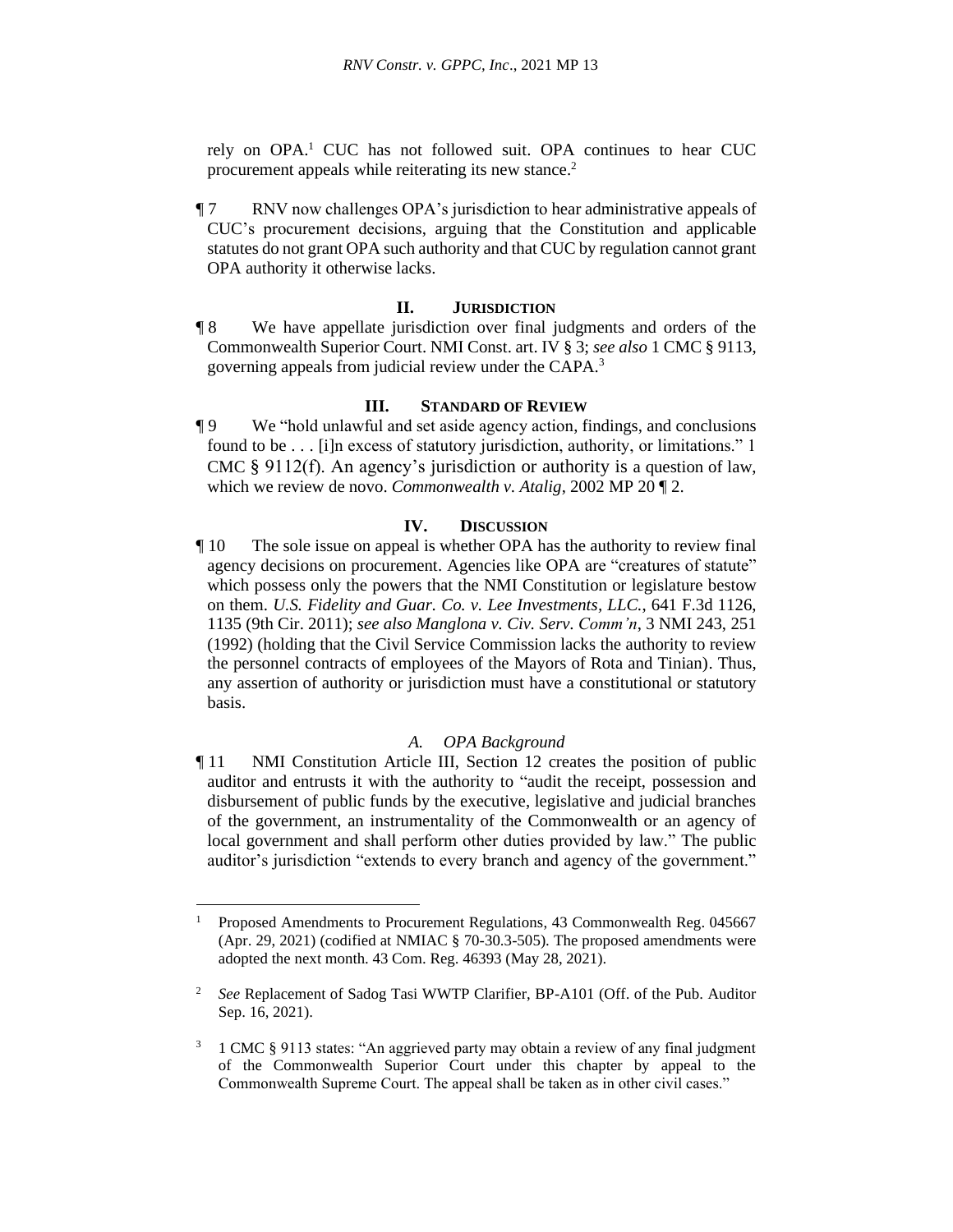*Analysis of the Constitution of the Commonwealth of the Northern Mariana Islands* at 91 (1976).

- ¶ 12 The Commonwealth Auditing Act of 1983 established the OPA and gave it the duty to "make such other audits of Commonwealth agencies, activities, contracts, or grants as are possible within the budget provided to the Public Auditor and as the Public Auditor deems to be in the public interest and consistent with this chapter and with the Auditing Act, 1 CMC § 7811 et seq." 1 CMC § 2303(b). Under 1 CMC § 2304(a), OPA possesses the duty to "specially act to prevent and detect fraud, waste and abuse in the collection and expenditure of all public funds."
- ¶ 13 The legislature has over the years expanded OPA's authority. The Government Ethics Code Act of 1992 empowered OPA to investigate government ethics violations. 1 CMC §§ 8501-8577. The Public Auditor Amendments Act of 1994 required audited agencies to implement OPA's audit recommendations. 1 CMC § 7823(d). The Commonwealth Auditing Amendments Act of 2001 granted OPA increased flexibility in hiring and setting its own compensation scales due to "the immense responsibilities placed upon" it. 1 CMC § 2305. Public Law No. 18-09 designated OPA's investigators as law enforcement officers.  $6 \text{CMC} \text{ § } 10101(y)(15).$ <sup>4</sup> In addition, Public Law No. 18-46 gave OPA the duty to help prevent election fraud. 1 CMC § 6529.
- ¶ 14 Finally, by regulation, various agencies have designated and authorized OPA to provide administrative remedies for their final procurement decisions.<sup>5</sup> CUC's regulations provide that "A written appeal to the Public Auditor from a decision by the Director may be taken  $\ldots$ ." NMIAC  $\S$  50-50-405(a).

## *B. OPA's Authorities*

¶ 15 OPA has both constitutional and statutory authorities. Constitutional interpretation begins with examining the provision's text and giving it its plain meaning, looking beyond the text only if it is unclear. *Elameto v. Commonwealth*, 2018 MP 15 ¶ 15. Similarly, "[the] primary basis for statutory interpretation is the plain language of the statute." *Oden v. Northern Marianas College*, 2003 MP 13 ¶ 10. If the statute is unclear, "[our] objective is to ascertain and give effect to the intent of the legislature." *Commonwealth v. Camacho*, 2019 MP 2 ¶ 10 (citation omitted).

<sup>&</sup>lt;sup>4</sup> The provision designating OPA investigators as law enforcement officers was originally located at 6 CMC § 2208(h), which has since been repealed.

<sup>&</sup>lt;sup>5</sup> OPA hears administrative appeals regarding procurement for CUC, Northern Marianas College, Commonwealth Healthcare Corporation, and Northern Marianas Housing Corporation. Adopted 13 Com. Reg. 7853 (Aug. 15, 1991); Adopted 33 Com. Reg. 31393 (Feb. 24, 2011); Adopted 37 Com. Reg. 37237 (Nov. 28, 2015); Adopted 42 Com. Reg. 43291 (Feb. 28, 2020). The Department of Finance, which had designated OPA in 1985 to hear appeals for procurement, revised its regulations in May 2021, and now the Secretary of Finance decides administrative appeals.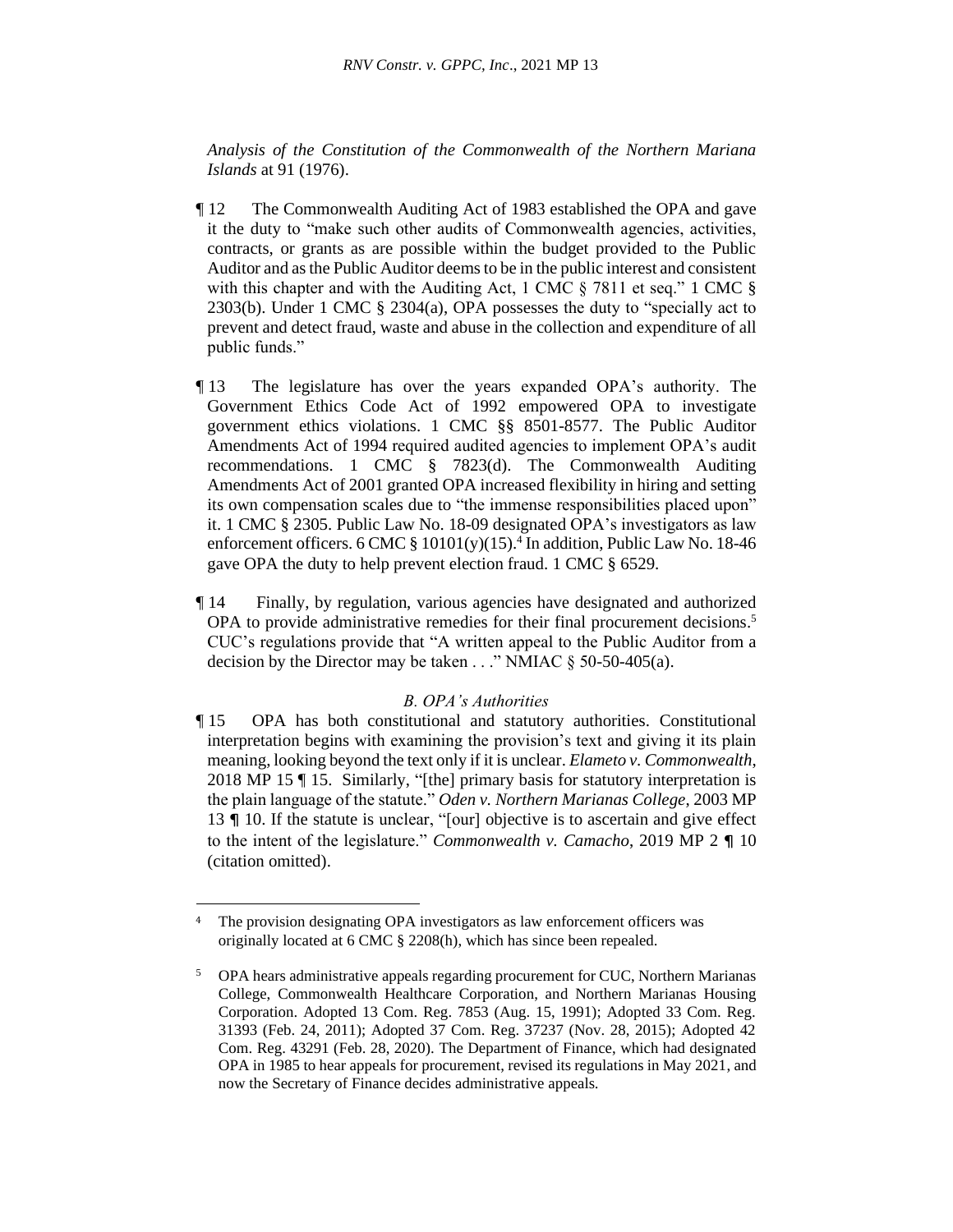- ¶ 16 NMIAC §50-50-405 describes what an administrative appeal to OPA entails. Briefly summarized, it is an adjudicatory process to determine whether the procurement decision was in line with the applicable laws and regulations. A dissatisfied bidder may appeal the Executive Director's final procurement decision within 10 days to OPA. Both the appellant and the Executive Director are required to submit information, while interested parties can also make submissions. A hearing is possible, but not required. Depending on OPA's findings, it can cancel, revise, or affirm the contract. NMIAC §50-50-410.
- ¶ 17 Broadly speaking, "[t]he purpose of an administrative appeal is to review and, if necessary, to correct the decision below." *Richmond v. Barlow*, No. 2:10cv95, 2011 U.S. Dist. LEXIS 13025, at \*9 (N.D.W. Va. 2011). As one court said:

The administrative appeal serves legitimate functions in the deliberative process the agency is required to follow. The administrative appeal is a means for interested participants to question the accuracy of assumptions . . . relied upon in the agency decision. It is a means of permitting the agency to exercise its expertise prior to judicial intervention, if that takes place, by answering the specific allegations of an appellant . . . It provides the agency the opportunity to explain why [its decision] complies with the applicable standards and statutes. Most importantly, it completes the administrative record so that proper judicial deference to agency decision-making can be measured and applied . . . From the agency's perspective the administrative appeal provides an opportunity to correct mistakes or to reconcile inconsistencies, thus narrowing issues that might be subject to judicial review. It also provides a complete record for judicial review and enables a court to realistically assess whether the proposed action is arbitrary or capricious. The agency might alter, amend, or reconsider its decision depending on the issues raised in the administrative appeal. The appeal may avoid a legal challenge or narrow the issues that can be reviewed.

*Wilderness Soc'y v. Rey*, 180 F. Supp 2d 1141, 1148-49 (D. Mont. 2002).

¶ 18 The agency that adjudicates administrative appeals has the power either to uphold, modify, or overturn the decision. Nothing is unusual about an administrative appeal happening within the agency whose decision is being challenged, since agencies typically have internal hierarchies where management direct employees below them. This case presents a different question of whether one agency, OPA, can hear procurement appeals from another agency, CUC, which includes the power to overrule its decisions. We review OPA's authorities in turn.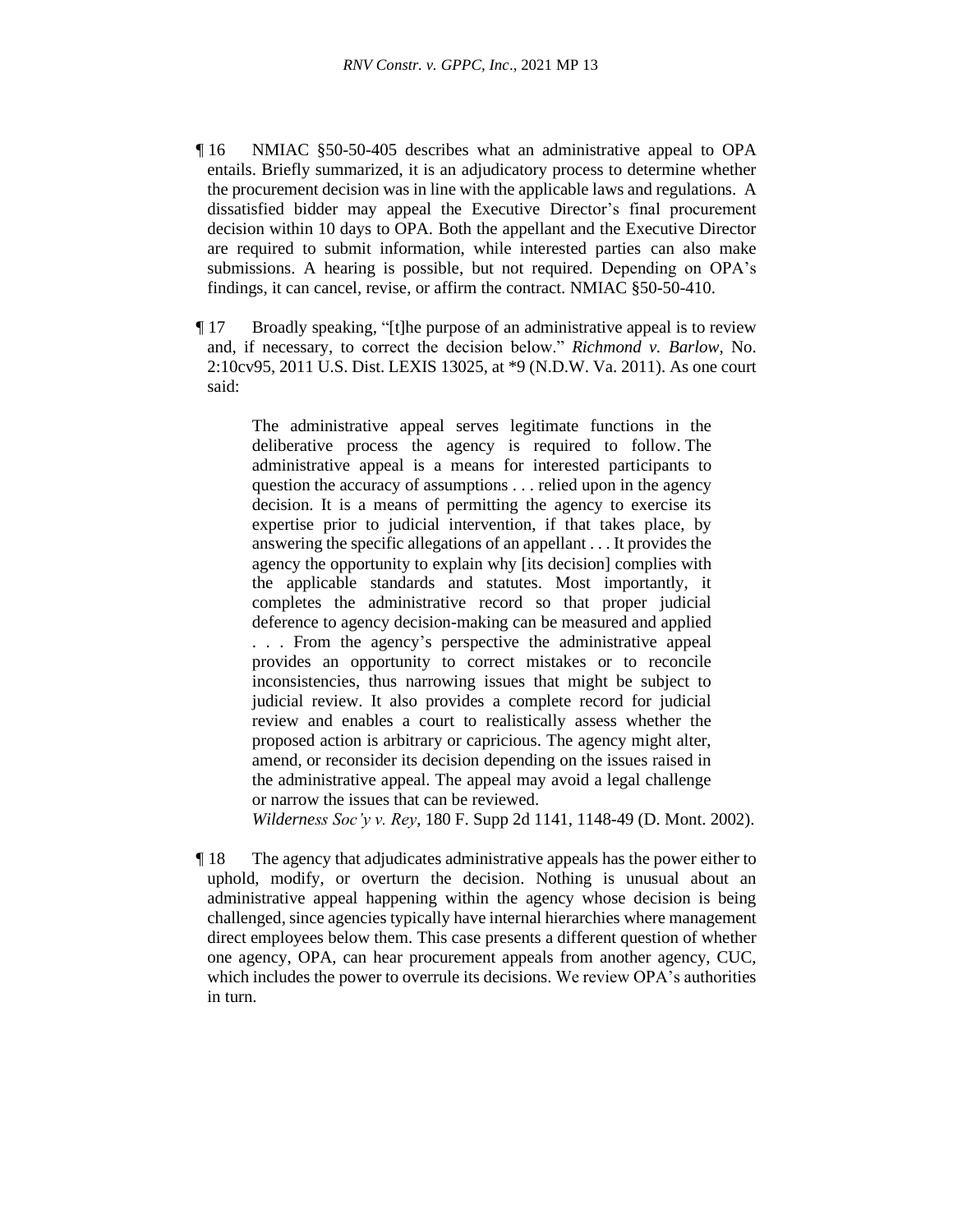#### *i. Duty to Prevent and Detect Fraud, Waste, and Abuse*

¶ 19 OPA's main statutory duties are codified at 1 CMC §§ 2303-2304. The first sentence of 1 CMC § 2304(a) sets out OPA's mandate. It reads "The office of the Public Auditor shall specially act to prevent and detect fraud, waste and abuse in the collection and expenditure of all public funds." The ensuing language lays out the methods by which OPA can fulfill its mandate. The next line states "[t]he] Public Auditor may audit any transaction involving the procurement of supplies or the procurement of any construction by agencies of the Commonwealth, and the procurement of any supplies and services in connection with such construction." The next part of the statute, 1 CMC 2304(b), allows the Public Auditor to conduct audits and investigations, review legislation and regulations, and make recommendations on legislation, regulations, and policies. Nowhere in the statute is there any language giving OPA the ability to hear appeals from other agencies. Although hearing procurement appeals might allow OPA to help fulfill its duty to prevent and detect fraud, waste, and abuse of public funds, any action it takes to fulfill that duty still has to stem from authority given by the Constitution or the legislature. We find that OPA's duties as statutorily defined does not allow it to hear procurement appeals.

#### *ii. Audit Authority*

¶ 20 OPA has the duty and authority to review contracts of Commonwealth agencies such as CUC. NMI Constitution Article III, Section 12 says, "The public auditor shall audit the receipt, possession and disbursement of public funds by the executive, legislative and judicial branches of the government, an instrumentality of the Commonwealth or an agency of local government and shall perform other duties provided by law." 1 CMC § 2303(b) reads "The Public Auditor shall from time to time make such other audits of Commonwealth agencies, activities, contracts, or grants as are possible within the budget provided to the Public Auditor and as the Public Auditor deems to be in the public interest and consistent with this chapter and with the Auditing Act, 1 CMC § 7811 et seq.." The second sentence of 1 CMC § 2304(a) reads "The Public Auditor may audit any transaction involving the procurement of supplies or the procurement of any construction by agencies of the Commonwealth, and the procurement of any supplies and services in connection with such construction."

¶ 21 The statute defines "audit" as:

[A]n independent examination of books, performance, documents, records, and other evidence relating to the receipt, possession, obligation, disbursement, expenditure, or use of public funds by any agency or any activity of any agency; or relating to any contract or grant to which any agency is a party, including any operations relating to the transactions. Audit includes financial audits, performance audits, and program audits or any combination of the audits that the Public Auditor may deem appropriate. 1 CMC § 7813(b).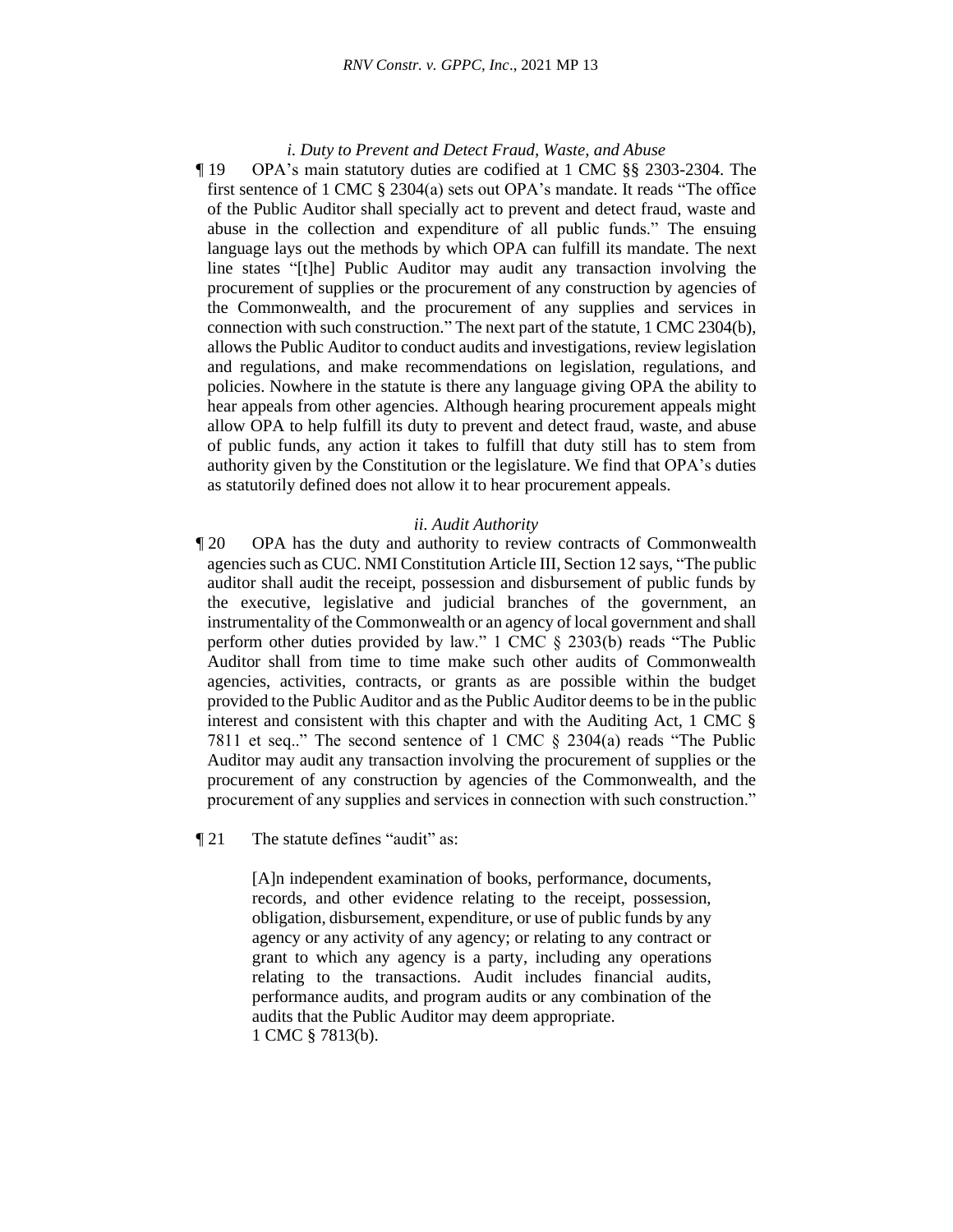- ¶ 22 Financial audits include an "audit to determine . . . whether any agency, contractor, or grantee has complied with laws and regulations applicable to its operations." 1 CMC § 7813(e)(3).
- ¶ 23 Under this authority, OPA performs "independent examination[s] of . . . documents, records, and other evidence" to determine whether an actor "has complied with laws and regulations applicable to its operations" and which makes recommendations that must be implemented pursuant to 1 CMC § 7823(d). At first glance, this seems analogous to the power to adjudicate.
- ¶ 24 That said, most of the definition's language seems focused towards conducting investigations rather performing an impartial adjudication between two opposing sides. Moreover, OPA itself does not treat its appellate holdings as recommendations which must be implemented under 1 CMC § 7823(d). Its procurement decisions do not resemble its audit reports, do not frame the conclusion to uphold or overturn the agency decision as a recommendation, and are not included in its Audit Recommendation Tracking System.<sup>6</sup> Finally, if OPA's audit authority allowed it to overturn CUC's decisions, then it follows that OPA could overturn the decision of any agency which it audits, which is every agency. 1 CMC § 2303(a). The plain meaning of the text does not warrant such sweeping power. OPA's audit authority therefore does not allow it to hear administrative appeals.

## *iii. Helping Agencies Implement Policies* ¶ 25 1 CMC § 2304(b) says:

The person in charge of, or the governing body of any Commonwealth agency, involved in the expenditure of public funds for the purpose of procurement of supplies or construction, and the services and supplies in connection therewith, may request the assistance of the office of Public Auditor with respect to implementation of any suggested policy.

¶ 26 This section permits certain agencies to ask OPA for assistance implementing policies. It is clear that hearing administrative appeals is quite different from helping agencies implement policies. Arguably, agencies have a policy of conforming to procurement laws and regulations, and that when agencies designate OPA to hear administrative appeals from their decisions, they are asking OPA to help implement that policy by reviewing their work and making sure they have acted lawfully. However, following the applicable laws and regulations is something that any government agency is required to do and cannot be regarded as a "suggested policy." 1 CMC § 2304(b). The power to

<sup>&</sup>lt;sup>6</sup> The Audit Recommendation Tracking System is a database of audit recommendations and agencies' progress implementing them. *Audit Recommendation Tracking System (ARTS)*, OFF. OF THE PUB. AUDITOR, [https://www.opacnmi.com/document](https://www.opacnmi.com/document-category/opa-arts/)[category/opa-arts/](https://www.opacnmi.com/document-category/opa-arts/) (last visited Dec. 23, 2022).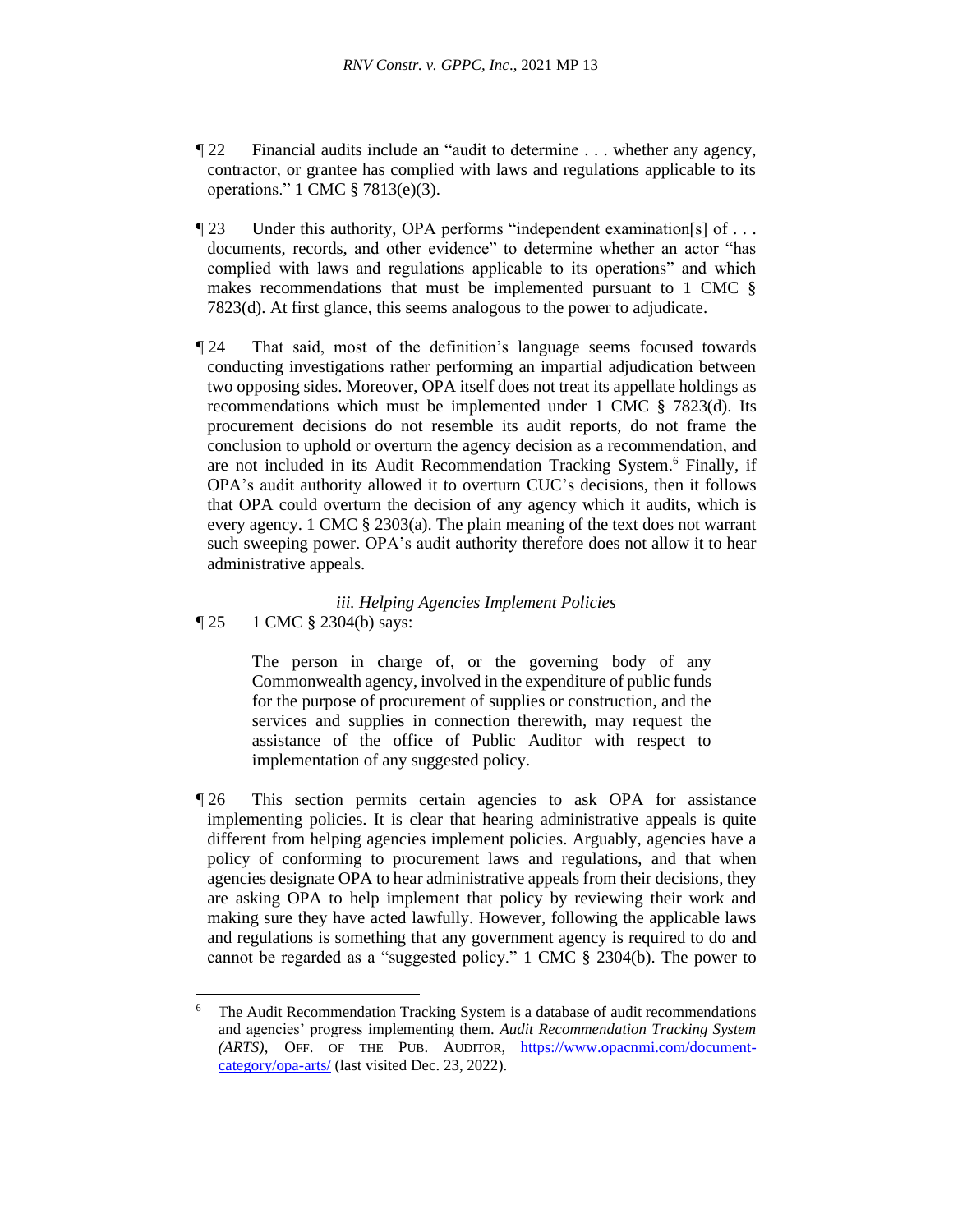adjudicate is too far removed from the power to help implement policies for this section to give OPA the ability to hear administrative appeals.

## *iv. The CUC Private Sector Partnership Act*

¶27 The only statute that mentions OPA's jurisdiction regarding appeals is the CUC Private Sector Partnership Act of 2008. The Act's purpose is to encourage CUC to work with the private sector through private sector assistance agreements (PSAA) to generate electricity. *See* 4 CMC § 8191. Section 8192 lays out the review process for such agreements. It begins "Notwithstanding 1 CMC § 9101 et seq., 1 CMC  $\S 7811$  et seq., 2 CMC  $\S 2301$  et seq.,  $\frac{7}{1}$  or any other provision of law. . ." The first citation is to the CAPA, while the other two statutes contain OPA's authorities. Thus, Section 8192 describes exceptions to OPA's statutory authorities. The relevant provision is  $\S 8192(a)(7)$ . It reads:

The Public Auditor shall have no involvement in a CUC PSAA procurement, nor jurisdiction over an appeal arising from such a procurement; provided that nothing in this subsection shall be construed to limit the authority of the Public Auditor set forth in article III, § 12 of the Constitution of the Northern Mariana Islands.

- ¶ 28 Arguably, the legislature's decision to exempt this particular type of procurement from OPA's appellate jurisdiction indicates that generally speaking, OPA does have appellate jurisdiction over procurement. However, this argument is unpersuasive considering how appellate jurisdiction clearly does not fall within any of OPA's authorities. The plain language of the Private Sector Partnership Act does not grant any authority to OPA.
- ¶ 29 Nothing in the NMI Constitution or any statute clearly allows OPA to hear administrative appeals for procurement matters. If OPA had appellate jurisdiction, the legislature would have plainly said so. $8$  It is a significant power for one agency to overturn decisions of another, and we would be disregarding the plain language of the text if we found such power within OPA's existing authorities. In other jurisdictions where the equivalent of OPA can hear administrative appeals, statutes expressly grant that authority.<sup>9</sup> We find that OPA lacks the constitutional or statutory authority to hear administrative appeals.

## *C. CUC's Regulation*

¶ 30 We now examine whether NMIAC § 50-50-405 grants OPA jurisdiction. "An agency delegates its authority when it shifts to another party almost the

<sup>&</sup>lt;sup>7</sup> The current citation is 1 CMC § 2301.

<sup>8</sup> As Justice Scalia observed, legislatures do not "hide elephants in mouseholes." *Whitman v. Am Trucking Ass'n. Inc*., 531 U.S. 457, 468 (2001).

<sup>9</sup> *See, e.g.* 31 U.S.C. § 3551 et seq.; 5 GCA § 5703. Those provisions, respectively, grant authority to the Government Accountability Office, OPA's federal counterpart, and Guam's OPA.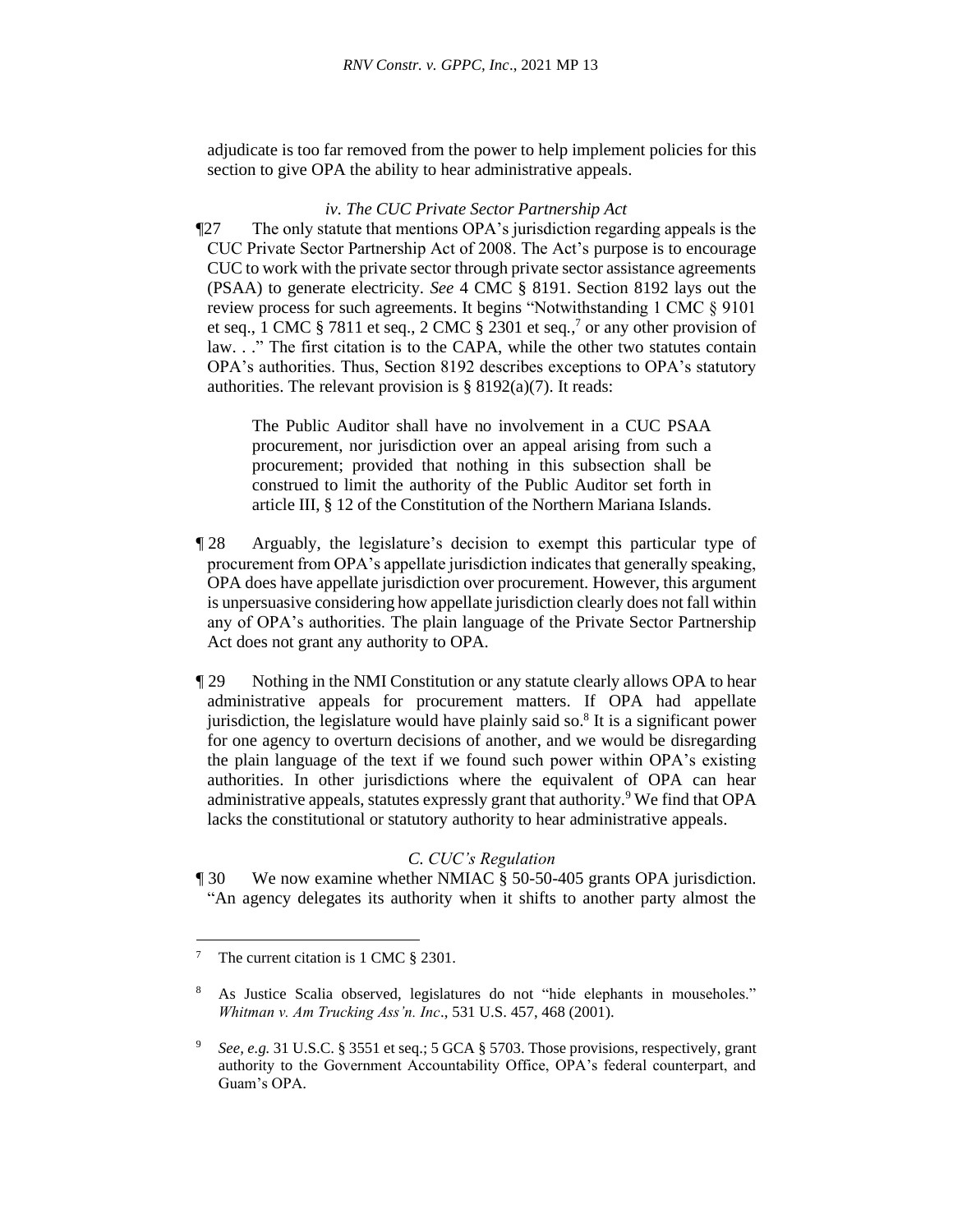entire determination of whether a specific statutory requirement . . . has been satisfied, or where the agency abdicates its final reviewing authority." *Fund for Animals v. Kempthorne*, 538 F.3d 124, 133 (2nd Cir. 2008) (citations and internal quotations omitted). CUC is responsible for providing utilities, and the regulation gives OPA power over CUC that it would not otherwise have. 4 CMC §§ 8122-8123. While the regulation provides that aggrieved parties must first appeal to CUC's Executive Director, after that, OPA makes the final decision which CUC must accept. NMIAC §§ 50-50-401, 50-50-405. Therefore, CUC abdicated its final reviewing authority for utilities procurement and so performed a subdelegation to OPA.

- ¶ 31 Whether one agency can subdelegate its authority to another is an issue of first impression. We look at other jurisdictions for guidance. Subdelegation between different agencies appears to be uncommon and even fall outside the very definition of the word used in several state courts. *See e.g. Bellacosa v. Classification Review Bd. of Unified Court System*, 530 N.E.2d 826, 831 (N.Y. 1988) (saying that "subdelegation" means "the transmission of authority from the heads of agencies to subordinates") (citing Kenneth Culp Davis, Administrative Law § 3:16, at 216 (2d ed. 1978)); *State ex rel. Guide Management Corp. v. Alexander*, 59 N.E.2d. 169, 171 (Ind. 1945) ("If the statute expressly authorizes the redelegation of authority to a subordinate official, the subdelegation is valid.") (internal citation omitted); *Kaiser v. Sundberg*, 734 P.2d 64, 69 (Alaska 1987) ("Authorities discussing the appropriate subdelegation of agency authority generally analyze the delegation by agency heads to subordinates"). Still, some cases offer general principles which we can apply. The Supreme Court of Vermont has said "The keys to subdelegation are that the ability to delegate be authorized, and that the delegating authority articulate clear standards under which the delegated authority is to be used." *In re Vermont Marble Co.*, 648 A.2d 381, 383 (Vt. 1994). According to the Supreme Court of Rhode Island, determining whether a subdelegation is authorized "is primarily a question of statutory interpretation." *In re Advisory Opinion to Governor*, 627 A.2d 1246, 1250 (R.I. 1993).
- ¶ 32 A widely-cited federal case that examines subdelegation is *United States Telecom Ass'n v. F.C.C*., 359 F.3d 554 (D.C. Cir. 2004). The court held that "subdelegation to a subordinate . . . is presumptively permissible absent affirmative evidence of a contrary congressional intent," but that "no such presumption cover[s] subdelegations to outside parties." *Id.* at 565. Citing *United States Telecom Ass'n*, the Ninth Circuit held that an "agency may turn to an outside entity for advice and policy recommendations, provided the agency makes the final decisions itself." *Wildearth Guardians v. EPA*, 759 F.3d 1064, 1073 (9th Cir. 2014). *See also G.H. Daniels III & Assocs. v. Perez*, 626 Fed. Appx. 205, 212 (10th Cir. 2015) (citing *United States Telecom Ass'n* to hold that "subdelegations to outside parties are assumed to be improper absent an affirmative showing of congressional authorization.").
- ¶ 33 We find persuasive the approach that *United States Telecom Ass'n* takes and will assume that a subdelegation from one agency to another is improper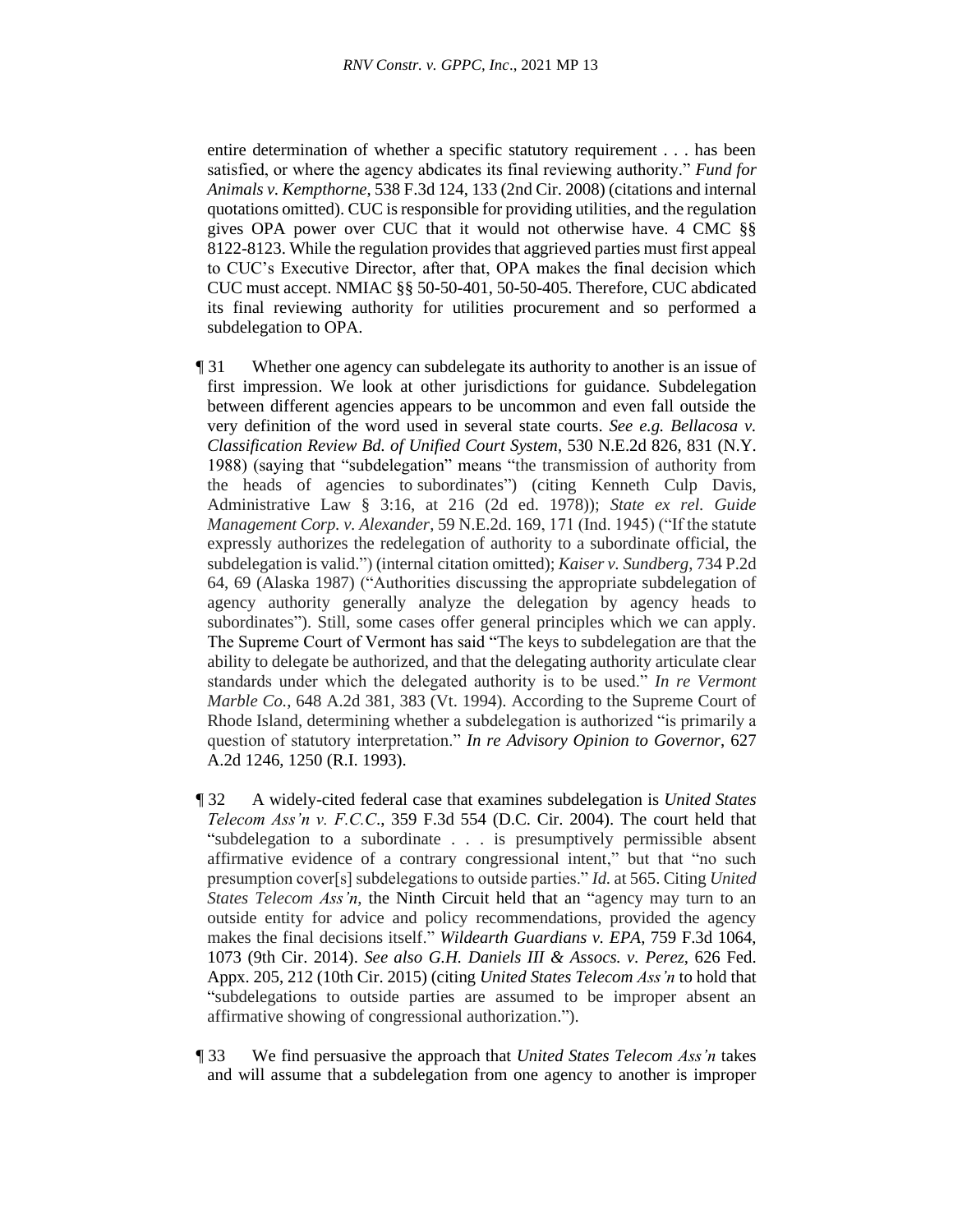without an affirmative showing that the legislature approved it. Here, nothing in the statutes permits CUC to subdelegate its authority to OPA, a separate agency. Therefore, NMIAC § 50-50-405 is invalid. 1 CMC § 9112(f). OPA's exercise of jurisdiction was therefore *ultra vires* and null. <sup>10</sup> *See Santos v. Public School System*, 2002 MP 12 ¶ 25.

¶ 34 Because it cannot delegate its authority to another agency, CUC will have to revise its regulations to handle procurement internally. Although we do not mandate any particular method for CUC to address procurement appeals, we note that several agencies resolve procurement appeals through an appeal committee.<sup>11</sup> Regardless, the CAPA provides that people "adversely affected or aggrieved by agency action" such as the denial of a bid protest are entitled to judicial review. 1 CMC § 9112(b); *Triple J. Saipan v. Muna*, 2019 MP 8 ¶ 4. Agencies must establish factual findings and conclusions of law before a matter reaches the court for judicial review. The best way to create a record for the court is to conduct a hearing as laid out in 1 CMC §§ 9109-9110.

#### **V. Conclusion**

¶ 35 For the foregoing reasons, we hold NMIAC § 50-50-405 invalid, VACATE the Superior Court's order upholding OPA's decision, and REMAND this matter to CUC for further proceedings consistent with this opinion.

SO ORDERED this 30th day of December, 2021.

/s/

ALEXANDRO C. CASTRO Chief Justice

/s/

JOHN A. MANGLOÑA Associate Justice

/s/

PERRY B. INOS Associate Justice

<sup>&</sup>lt;sup>10</sup> We note that Northern Marianas College, Commonwealth Healthcare Corporation, and Northern Marianas Housing Corporation also currently designate OPA to hear their procurement appeals.

<sup>11</sup> Those agencies are the Commonwealth Ports Authority, Public School System, and Marianas Visitors Authority. NMIAC §§ 40-50-905, 60-40-405, 90-20-905.